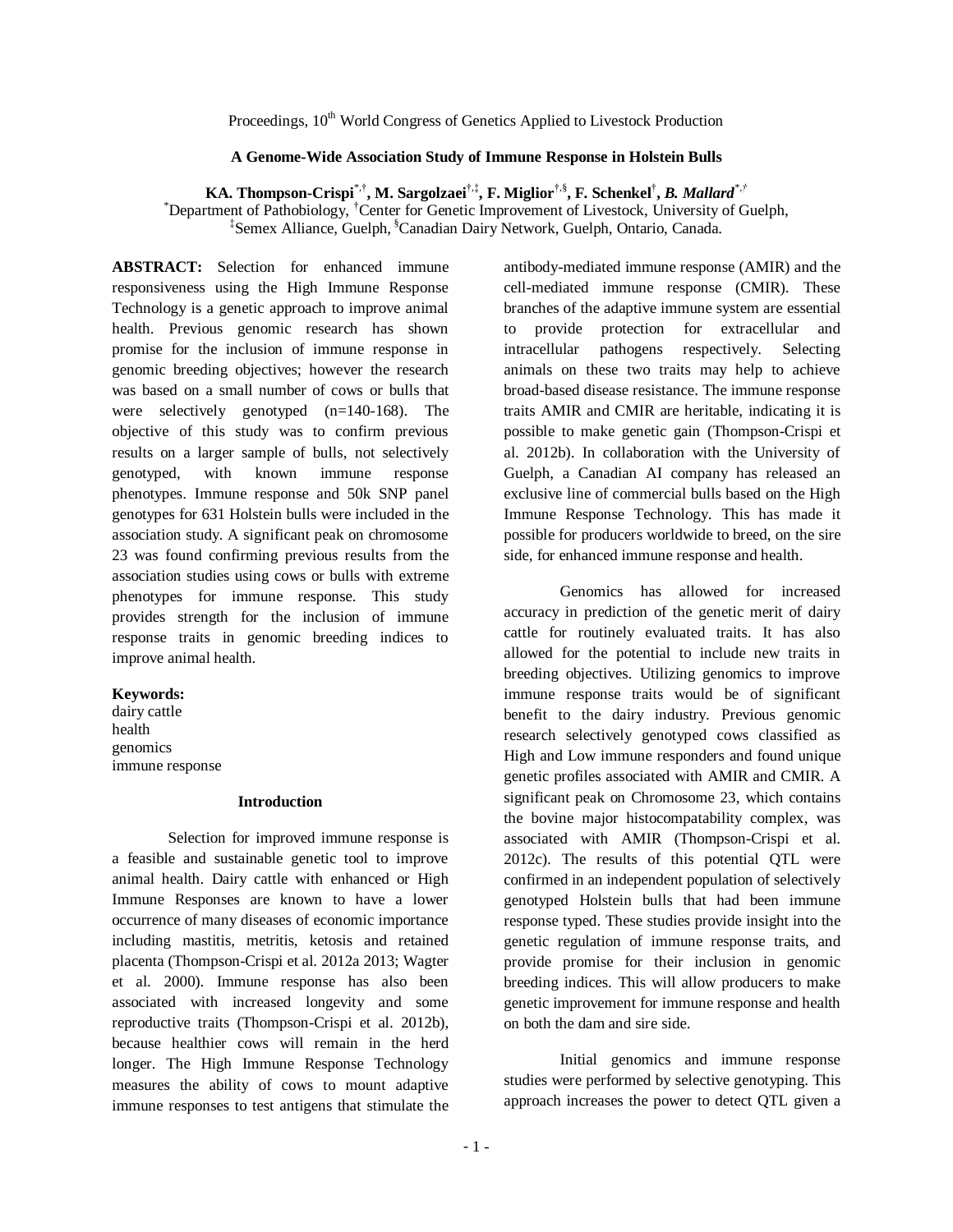sample size of genotyped individuals (Darvasi and Soller 1992). The objective of this research was to confirm results of these previous genome-wide association studies in a larger sample of Holstein bulls by including all the available immune response typed bulls.

## **Materials and Methods**

**Animals.** A total of 631 Holstein bulls were immune response phenotyped and breeding values estimated for AMIR and CMIR.

**Statistical Analysis.** ASReml was used to estimate heritability and breeding values for AMIR and CMIR independently (Ronnengard et al. 2013). The pedigree was obtained from the Canadian Dairy Network and included 20,615 animals. The model included the fixed effects of testing facility, test group and their interaction, a random animal effect, covariates age in months at immune response testing, and a control for each immune response test. The 50K genotypes were provided by the Semex Alliance. A total of 45,187 SNPs were considered for association analysis and SNPs with a minor allele frequency < 0.05 were excluded. A generalized quasi-likelihood score method (Feng et al. 2011) was used to determine SNP markers associated with the immune response traits. This method accounts for the population structure by means of the pedigree-based relationships among animals. In order to account for multiple comparisons, a chromosome-wise false discovery rate (FDR) of 0.05 was applied (Benjamini and Hochberg 1995).

## **Results and Discussion**

The heritability of AMIR was  $0.46$  ( $\pm 0.08$ ) and for CMIR was  $0.22$  ( $\pm 0.08$ ) in Holstein bulls, similar to previous results for Holstein cows (Thompson-Crispi et al. 2012b).

After applying quality control measures, 39,888 SNP were included for the analysis. A total of 2,864 SNP were significantly (chromosome-wise *P <*  0.05) associated with AMIR, and after accounting for multiple comparisons, 266 SNP remained significant at FDR 0.05. After applying the FDR, the majority (67%) of the SNP were found on chromosome 23 (Figure 1). For CMIR, a total of 2,828 SNP were significant and after applying an FDR of 0.05, 46 SNP remained significant (Figure 2).

After accounting for multiple comparisons, comparatively few markers remained significant for CMIR as was found for AMIR. The proportion of significant SNP on chromosome 23 associated with AMIR in previous studies was higher than what is reported here when the entire sample of bulls was genotyped. In the previous study, over 90% of significant markers fell within chromosome 23 compared to 67% found here. However, the number of markers significant after accounting for multiple comparisons was similar, 186 with selective genotyping (Thompson-Crispi et al 2012c), and 266 found here. This confirms that chromosome 23 is a highly important gene region regulating antibody responses in dairy cattle. Chromosome 23 contains the bovine major histocompatability complex, BoLA, a polymorphic, complex gene region that is important in the initiation and regulation of adaptive immune responses. Previous research identified candidate genes and biological pathways associated with AMIR, and found multiple BoLA genes within 250kbp of markers associated with this immune response trait. When mapped to biological pathways, the antigen processing and presentation pathway was identified, mediated by BoLA (Thompson-Crispi et al. 2012c).

Results found here are similar and confirm what has been found in previous genome-wide association studies for immune response in Canadian Holstein cows. Initial genomic and immune response studies were performed by selectively genotyping cows or bulls with High or Low immune responses. This approach is economical, and increases the power that associations will be found with a trait of interest given a sample size, which is why it was chosen for the initial studies. The current study, using a large sample of genotyped bulls, confirms the previous finding and, therefore, provides strength for the inclusion of immune response traits in genomic breeding indices to improve animal health.

## **Conclusions**

This study confirms that chromosome 23 and the major histocompatability complex play a significant role in the genetic regulation of adaptive immune responses in cattle. These results provide additional evidence for the potential to include